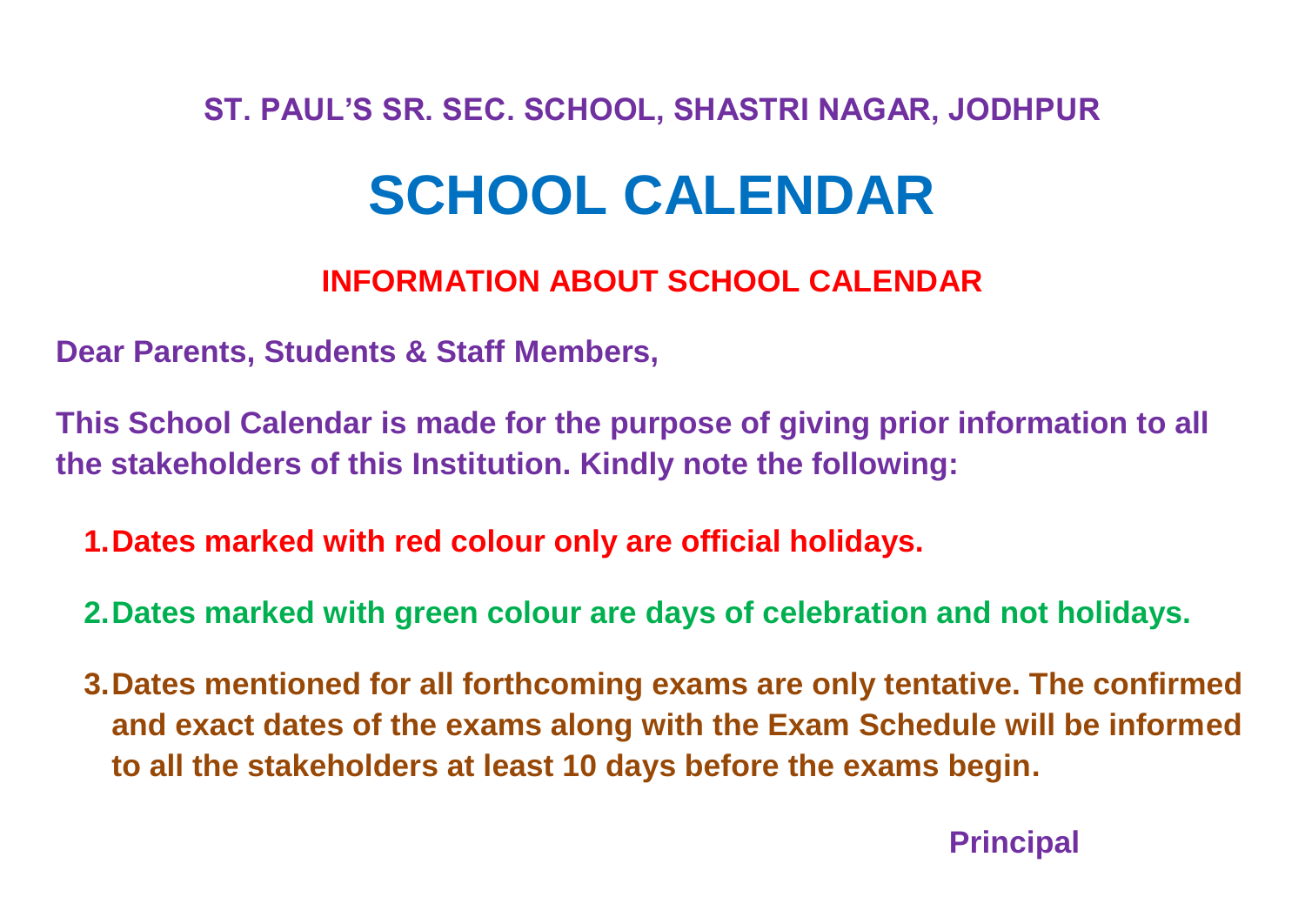## **JULY – 2021**

| SUN.           | MON. | TUE. | WED.             | THU.                                         | FRI.                      | SAT. |
|----------------|------|------|------------------|----------------------------------------------|---------------------------|------|
|                |      |      |                  | ◢<br>School                                  | $\overline{2}$            | 3    |
|                |      |      |                  | Reopens                                      |                           |      |
| $\overline{4}$ | 5    | 6    | 7                | 8                                            | 9                         | 10   |
| 11             | 12   | 13   | 14               | 15                                           | 16                        | 17   |
| 18             | 19   | 20   | 21<br>Id-Ul-Juha | 22<br>Celebrate India<br><b>Competitions</b> | 23                        | 24   |
| 25             | 26   | 27   | 28               | 29                                           | 30<br>PT 1 Exam<br>begins | 31   |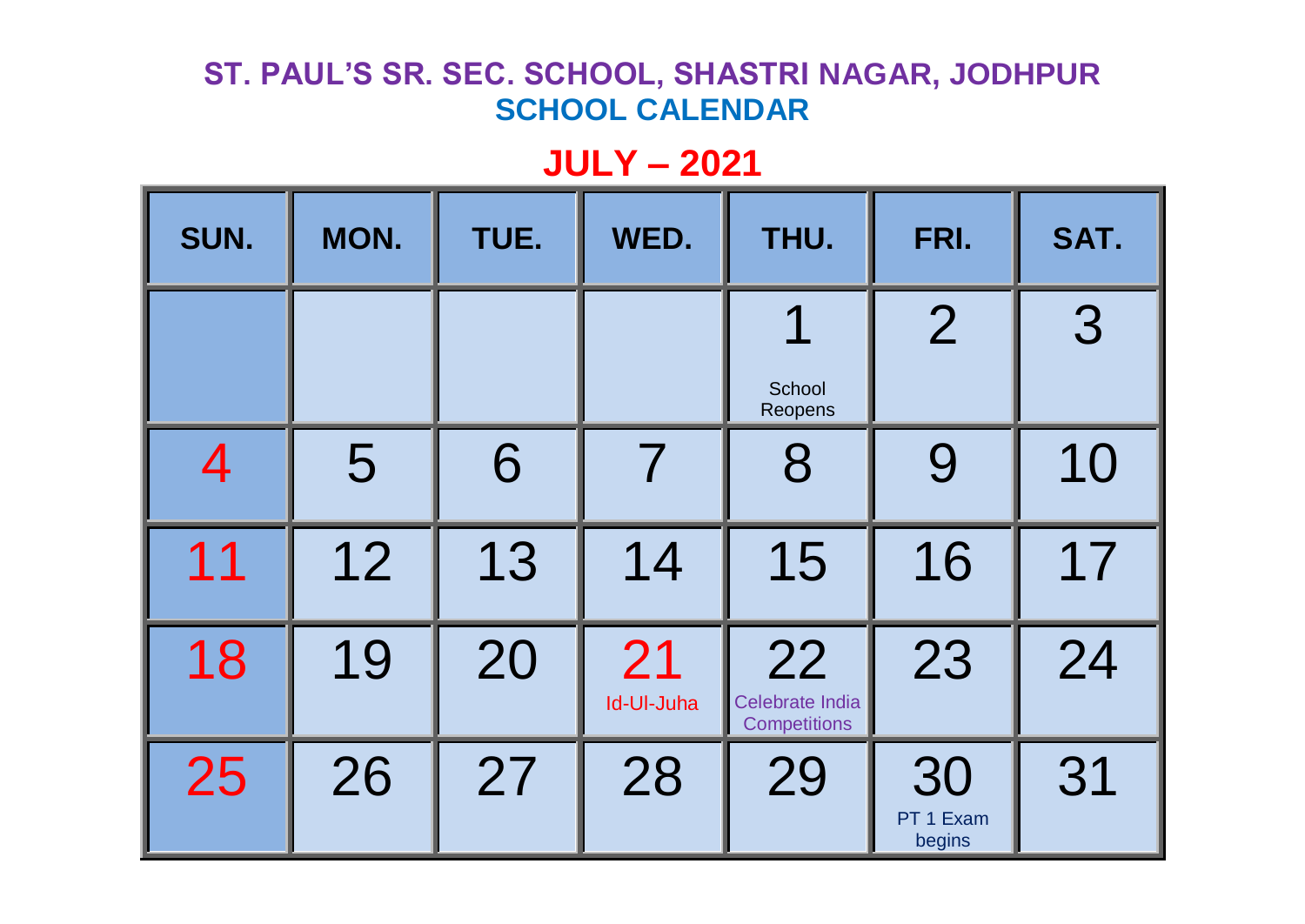# **AUGUST – 2021**

| SUN.                      | MON.              | TUE. | WED. | THU. | FRI.                  | SAT. |
|---------------------------|-------------------|------|------|------|-----------------------|------|
|                           | $\overline{2}$    | 3    |      | 5    | 6                     |      |
| 8                         | 9                 | 10   | 11   | 12   | 13                    | 14   |
| 15<br>Independence<br>Day | 16                | 17   | 18   | 19   | 20<br><b>Muharram</b> | 21   |
| 22<br>Rakshabandhan       | 23                | 24   | 25   | 26   | 27                    | 28   |
| 29                        | 30<br>Janmashtami | 31   |      |      |                       |      |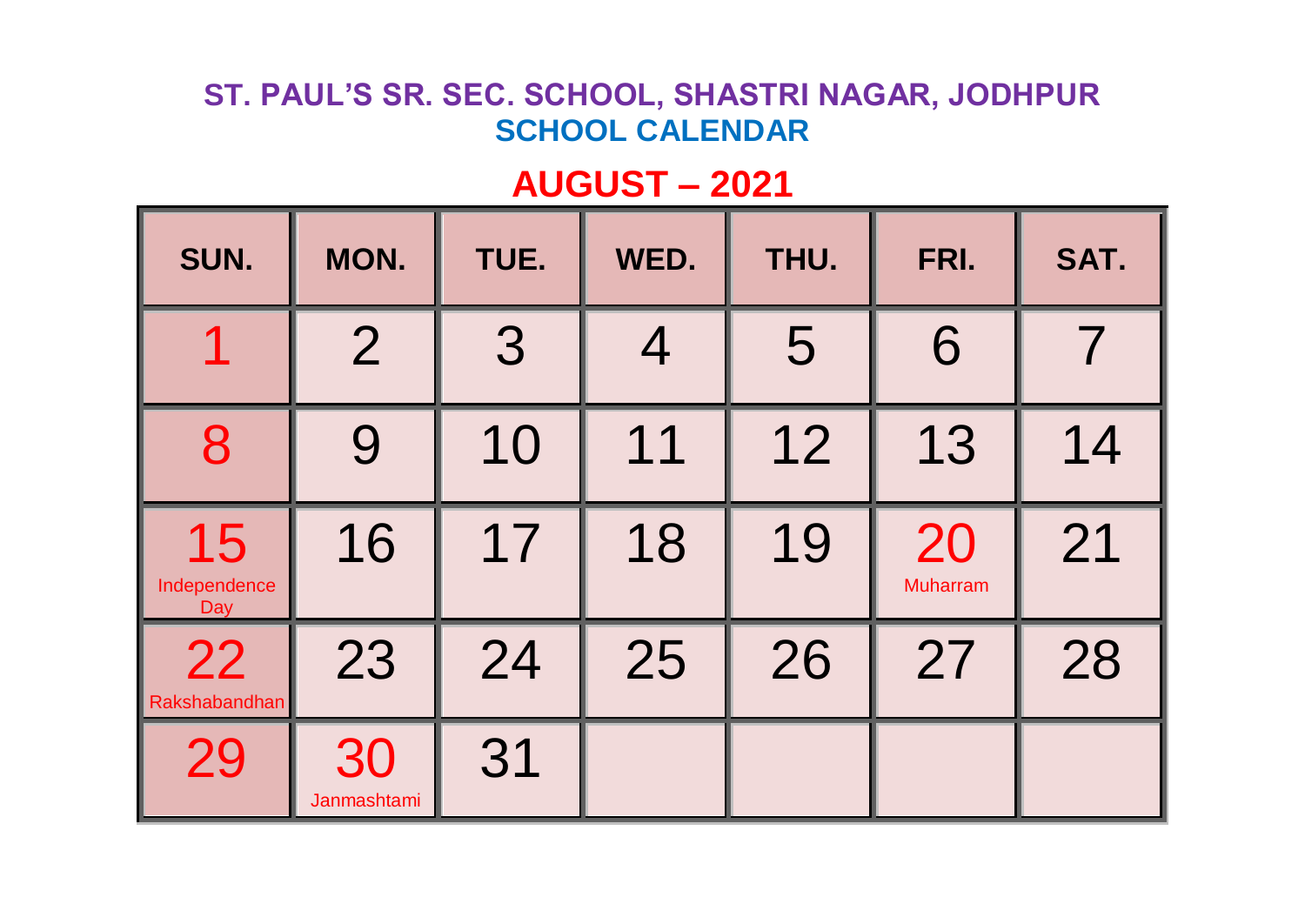# **SEPTEMBER – 2021**

| SUN.                      | MON. | TUE. | WED.                                     | THU.                               | FRI. | SAT. |
|---------------------------|------|------|------------------------------------------|------------------------------------|------|------|
|                           |      |      |                                          | $\overline{2}$                     | 3    |      |
| 5<br><b>Teachers' Day</b> | 6    |      | 8<br>L.Holiday for<br><b>Ramdev Mela</b> | 9                                  | 10   | 11   |
| 12                        | 13   | 14   | 15                                       | 16<br><b>BabaRamdev</b><br>Jayanti | 17   | 18   |
| 19                        | 20   | 21   | 22                                       | 23                                 | 24   | 25   |
| 26                        | 27   | 28   | 29                                       | 30                                 |      |      |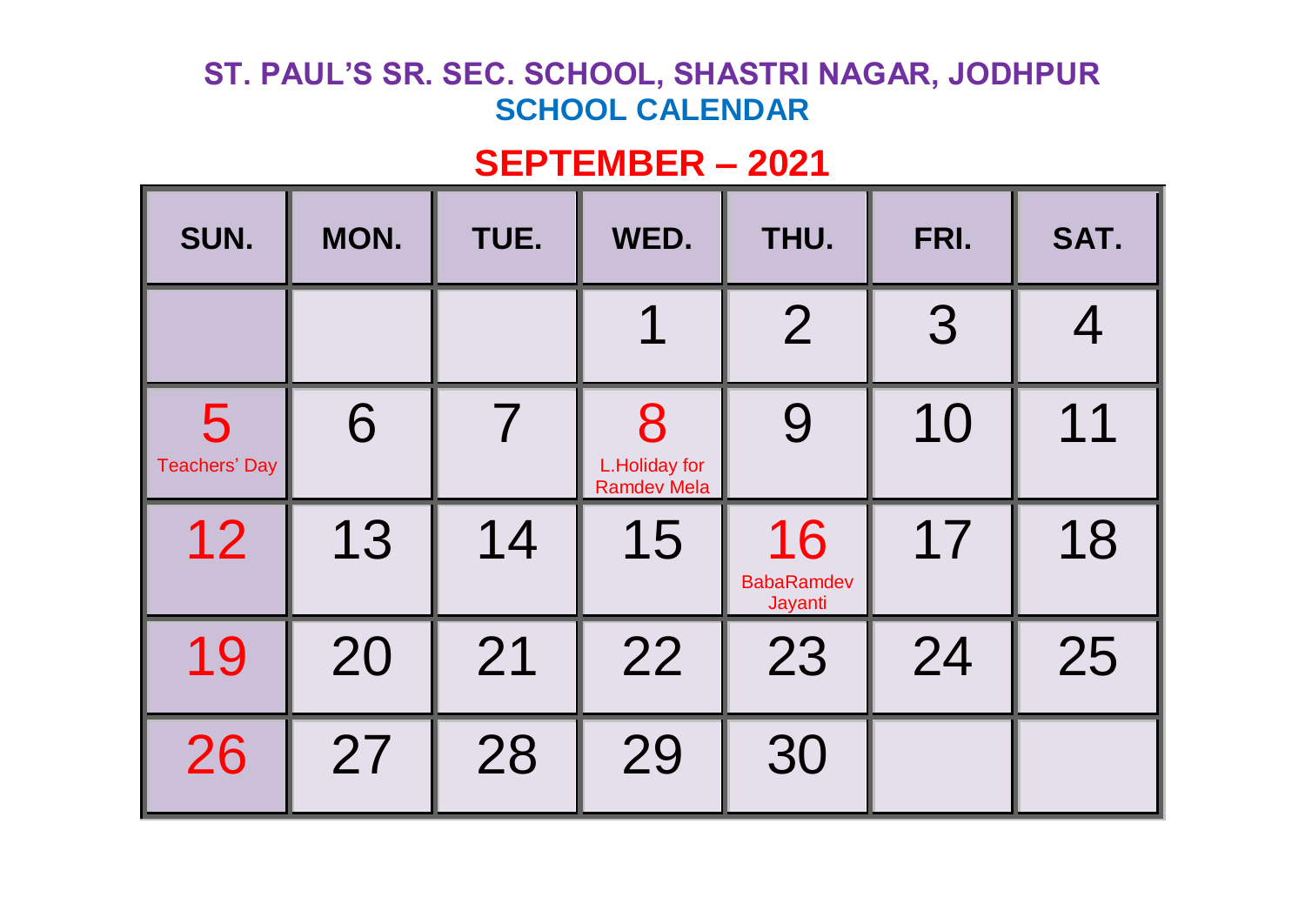# **OCTOBER – 2021**

| SUN. | MON.                                | TUE.                   | WED.                | THU.                               | FRI.                  | SAT.                                   |
|------|-------------------------------------|------------------------|---------------------|------------------------------------|-----------------------|----------------------------------------|
| 31   |                                     |                        |                     |                                    |                       | $\mathcal P$<br>Gandhi Jayanti         |
| 3    | 4                                   | 5                      | 6                   | <b>Navratra</b><br><b>Staphana</b> | 8                     | CelebrateDiwali<br><b>Competitions</b> |
| 10   | 11                                  | 12                     | 13<br>Durga Ashtami | 14                                 | 15<br><b>Dusshera</b> | 16                                     |
| 17   | 18<br>Half Yearly /<br>P.T.2 begins | 19<br><b>Barawafat</b> | 20                  | 21                                 | 22                    | 23                                     |
| 24   | 25                                  | 26                     | 27                  | 28                                 | 29                    | 30                                     |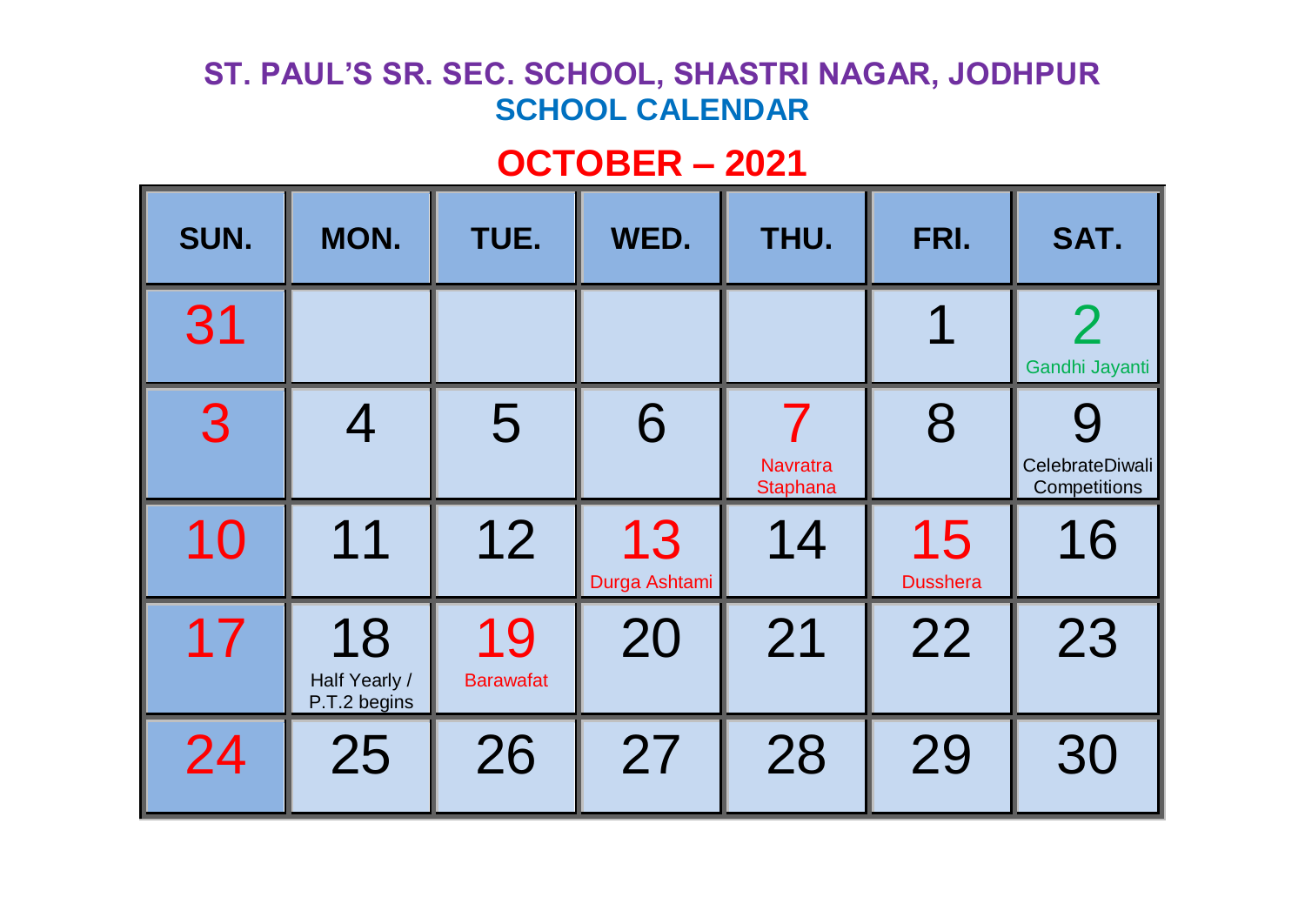## **NOVEMBER – 2021**

| SUN.                        | MON.                            | TUE.                 | WED.                                        | THU.                                         | FRI.                       | SAT.                  |
|-----------------------------|---------------------------------|----------------------|---------------------------------------------|----------------------------------------------|----------------------------|-----------------------|
|                             |                                 | $\overline{2}$       | 3<br><b>Mid Term</b><br><b>Break Begins</b> | Deepawali                                    | 5<br>Govardhan<br>Puja     | 6<br><b>Bhai Dooj</b> |
|                             | 8                               | 9<br>Kalidas Jayanti | 10                                          | 11<br><b>National</b><br><b>Literacy Day</b> | 12                         | 13                    |
| 14<br><b>Children's Day</b> | 15<br>School<br><b>Re-opens</b> | 16                   | 17                                          | 18                                           | 19<br>Gurunanak<br>Jayanti | 20                    |
| 21                          | 22                              | 23                   | 24                                          | 25                                           | 26                         | 27                    |
| 28                          | 29                              | 30                   |                                             |                                              |                            |                       |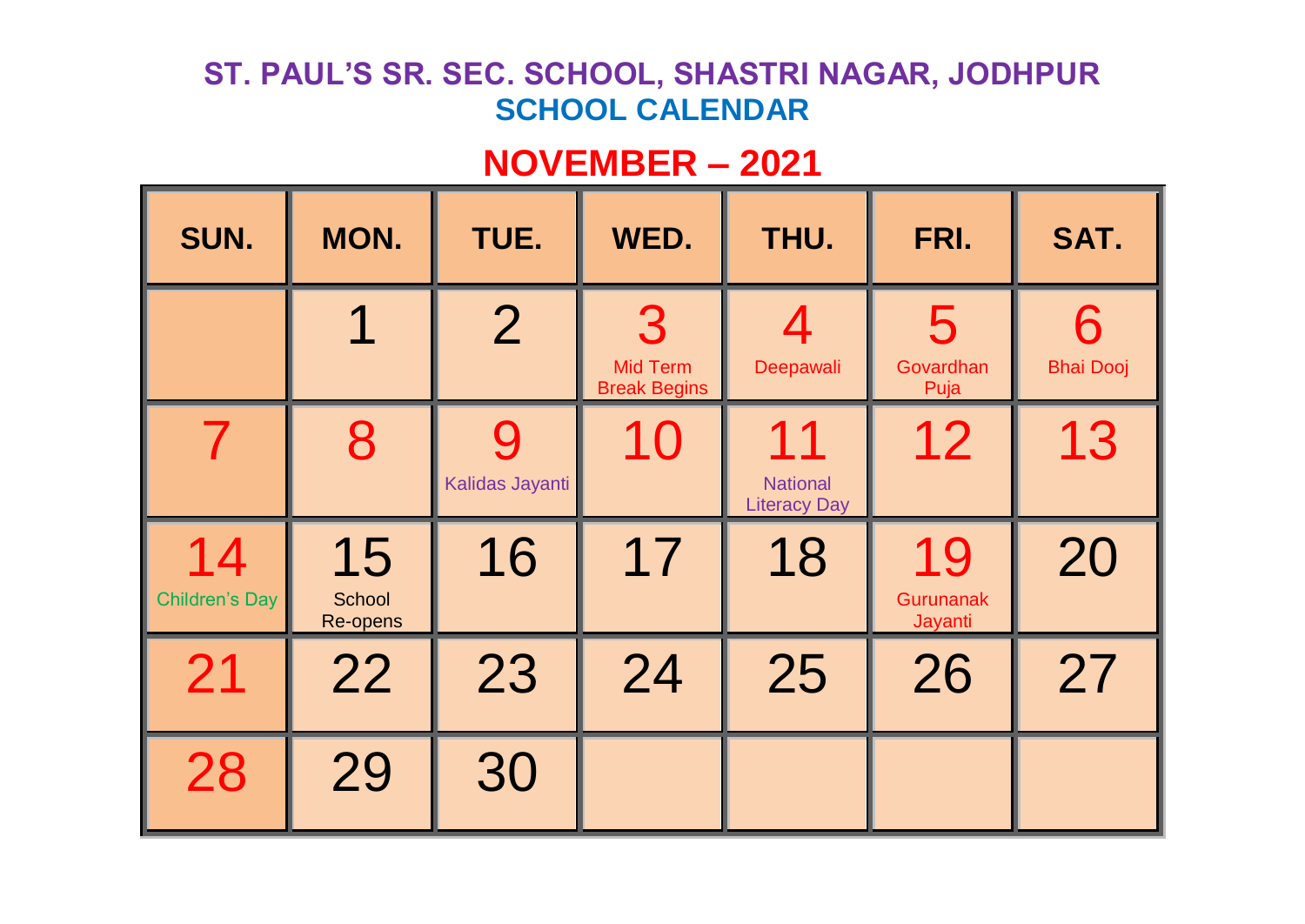# **DECEMBER – 2021**

| SUN. | MON.                                | TUE. | WED. | THU.                                          | FRI.                                       | SAT.                   |
|------|-------------------------------------|------|------|-----------------------------------------------|--------------------------------------------|------------------------|
|      |                                     |      |      | $\overline{2}$                                | 3                                          |                        |
| 5    | 6<br>Term 1 Exam<br>(IX-XII) begins |      | 8    | 9                                             | 10<br>Human Rights<br>Day                  | 11                     |
| 12   | 13                                  | 14   | 15   | 16                                            | 17                                         | 18                     |
| 19   | 20                                  | 21   | 22   | 23<br><b>Christmas</b><br><b>Celebrations</b> | 24<br><b>Winter Break</b><br><b>Begins</b> | 25<br><b>Christmas</b> |
| 26   | 27                                  | 28   | 29   | 30                                            | 31                                         |                        |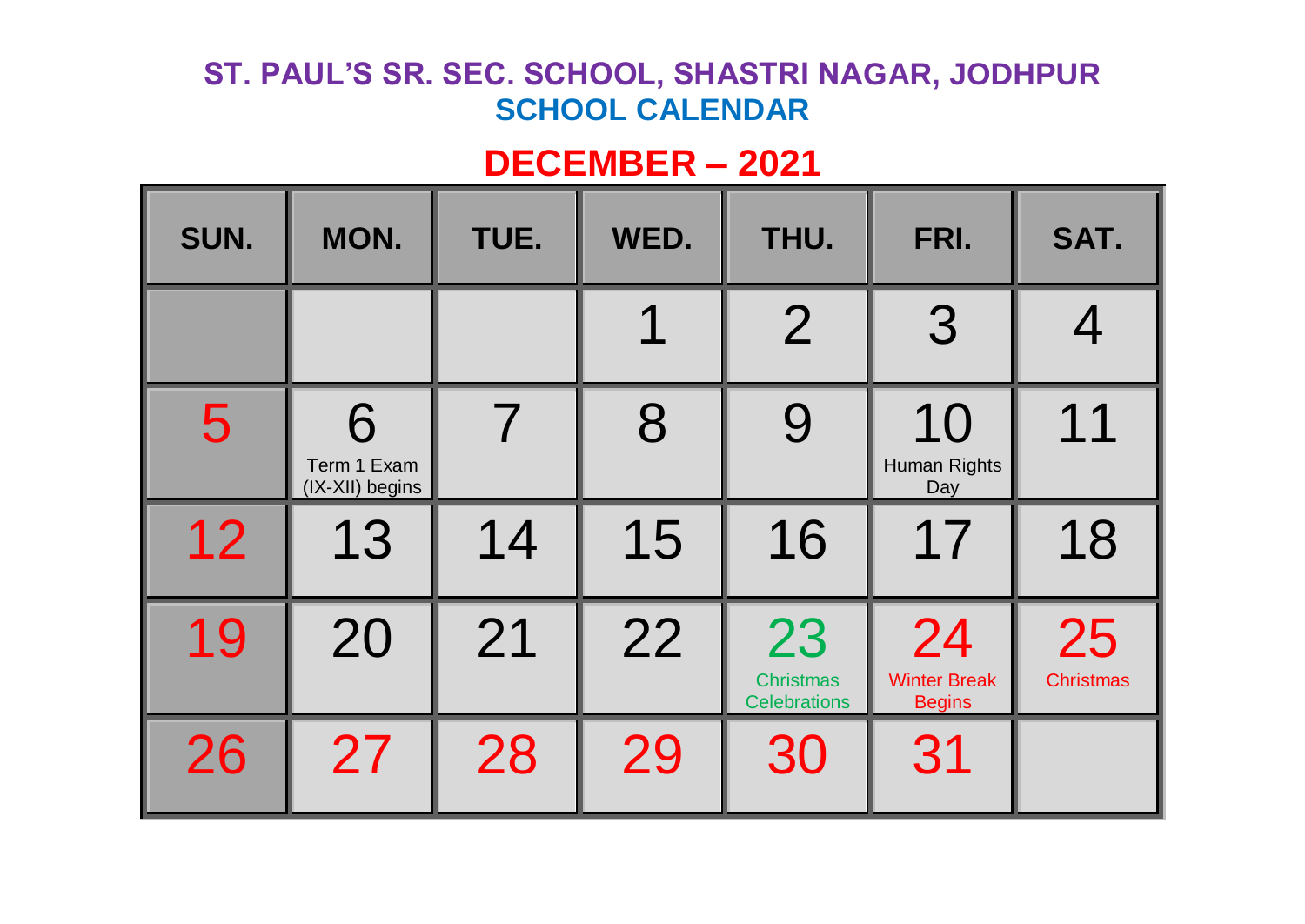## **JANUARY – 2022**

| SUN.                                | MON.                                                | TUE.                 | WED.                                 | THU.                                  | FRI.                     | SAT.                |
|-------------------------------------|-----------------------------------------------------|----------------------|--------------------------------------|---------------------------------------|--------------------------|---------------------|
| 30                                  | 31                                                  |                      |                                      |                                       |                          | <b>New Year Day</b> |
| $\overline{2}$                      | 3<br>School<br>re-opens                             |                      | 5<br><b>PT 2 &amp; PT 3</b><br>begin | 6                                     | $\overline{\mathcal{I}}$ | 8                   |
| <b>Guru Govind</b><br>Singh Jayanti | 10<br><b>New Admission</b><br><b>Process begins</b> | 11                   | 12                                   | 13                                    | 14                       | 15                  |
| 16                                  | 17                                                  | 18                   | 19                                   | 20                                    | 21                       | 22                  |
| 23                                  | 24<br>National Girl<br>Child Day                    | 25<br>St. Paul's Day | 26<br><b>Republic Day</b>            | 27<br>Pre-Board for<br>X & XII begins | 28                       | 29                  |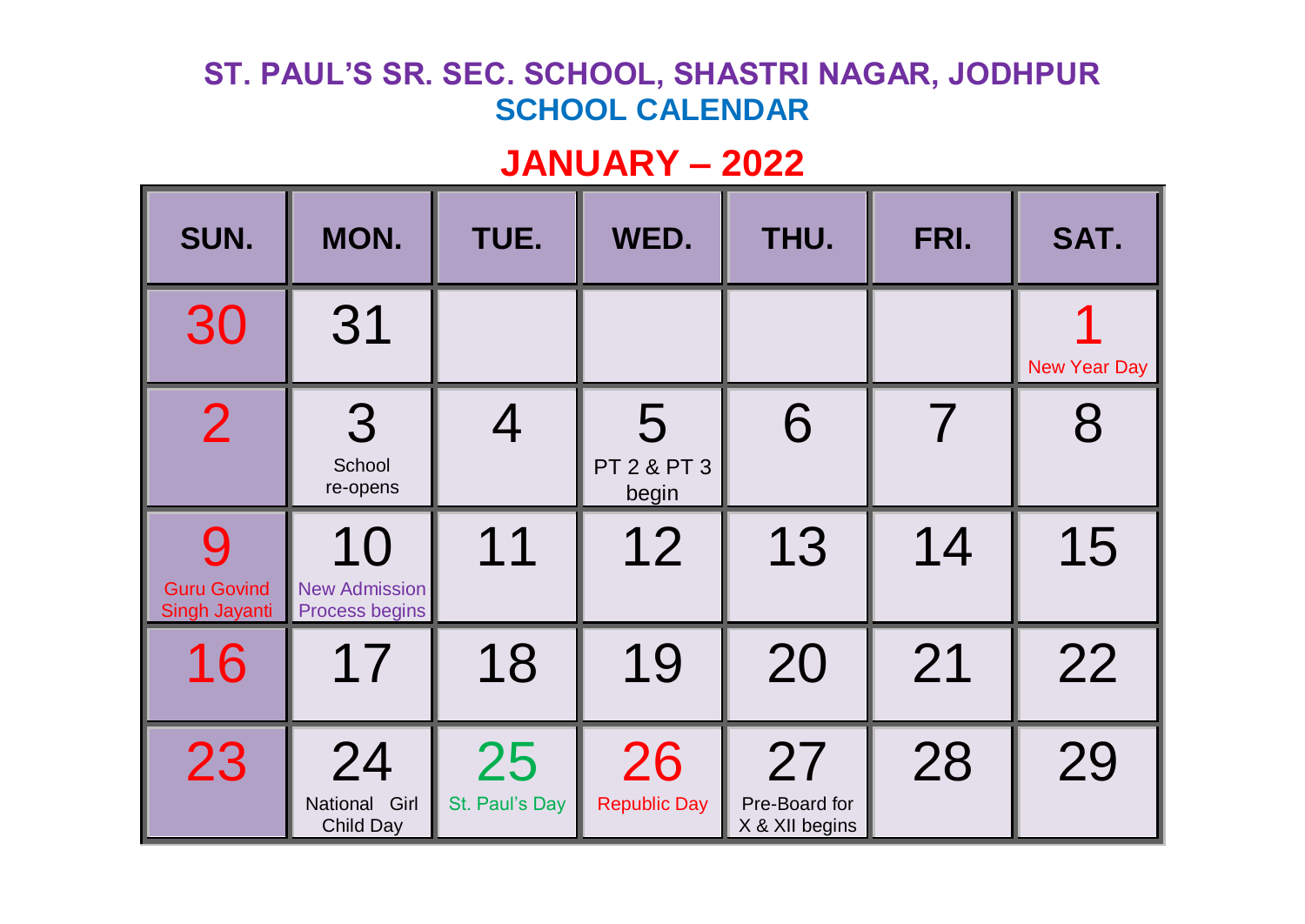## **FEBRUARY – 2022**

| SUN. | MON.                                         | TUE. | WED.           | THU. | FRI. | SAT. |
|------|----------------------------------------------|------|----------------|------|------|------|
|      |                                              |      | $\overline{2}$ | 3    |      | 5    |
| 6    |                                              | 8    | 9              | 10   | 11   | 12   |
| 13   | 14                                           | 15   | 16             | 17   | 18   | 19   |
| 20   | 21<br><b>Annual Exams</b><br>(I-IX&XI) begin | 22   | 23             | 24   | 25   | 26   |
| 27   | 28<br>National<br><b>Science Day</b>         |      |                |      |      |      |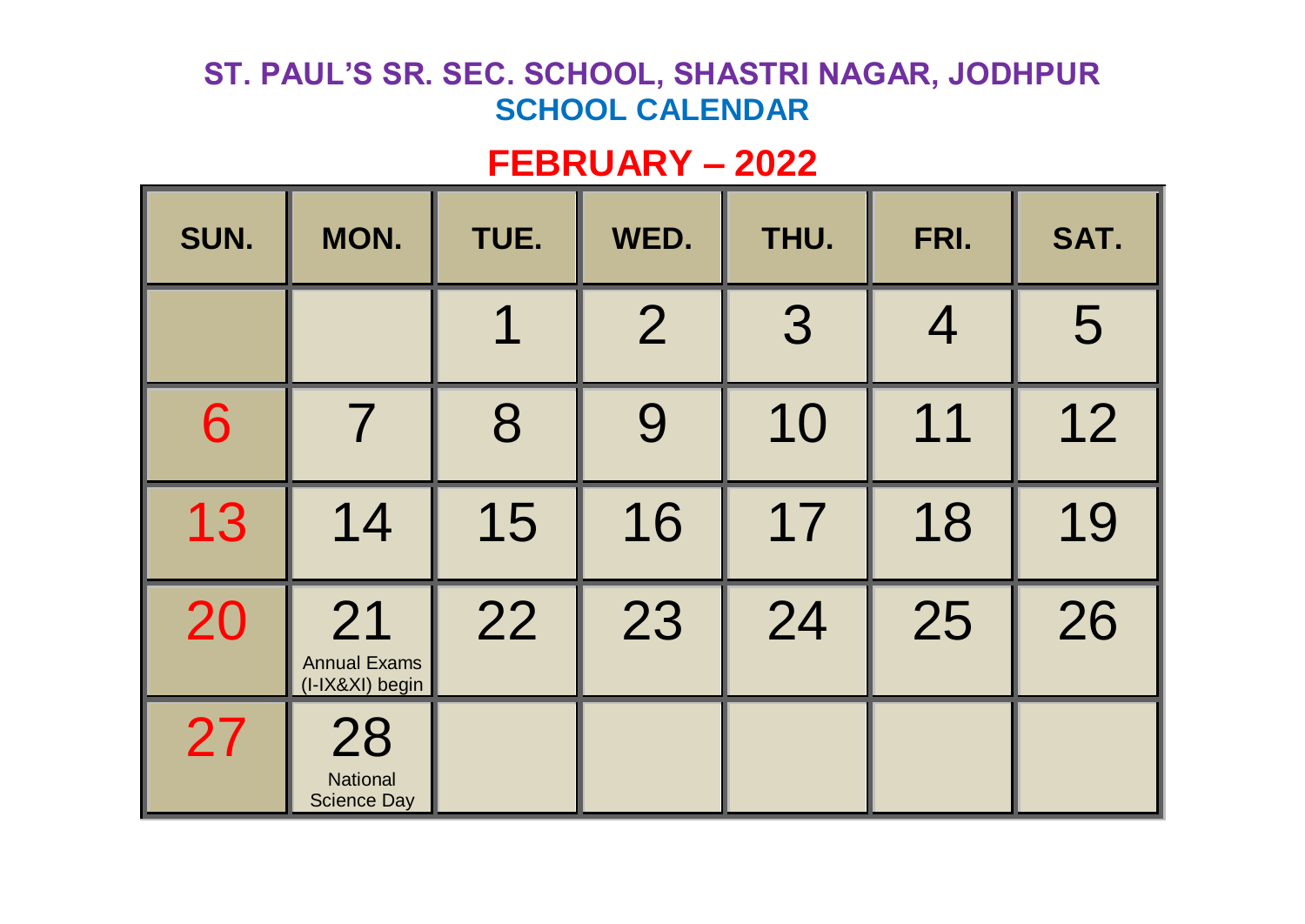# **MARCH – 2022**

| SUN. | MON.                                    | TUE.                                     | WED.                               | THU.                                         | FRI.                  | SAT.                                             |
|------|-----------------------------------------|------------------------------------------|------------------------------------|----------------------------------------------|-----------------------|--------------------------------------------------|
|      |                                         | Mahashivratri                            | $\overline{2}$<br>Ash<br>Wednesday | 3<br>Term 2 Exam<br>(X&XII) begins           |                       | 5                                                |
| 6    | $\boldsymbol{7}$                        | 8<br>International<br><b>Women's Day</b> |                                    | 10                                           | 11                    | 12                                               |
| 13   | 14                                      | 15                                       | 16                                 | 17<br>Holi                                   | 18<br><b>Dhulandi</b> | 19                                               |
| 20   | 21                                      | 22                                       | 23                                 | 24                                           | 25                    | 26<br><b>Declaration of</b><br><b>Results-KG</b> |
| 27   | 28<br>Declaration of<br>Results - I - V | 29<br>Declaration of<br>Results-VI-XI    | 30<br>Rajasthan<br><b>Diwas</b>    | 31<br><b>Preparation for</b><br>next session |                       |                                                  |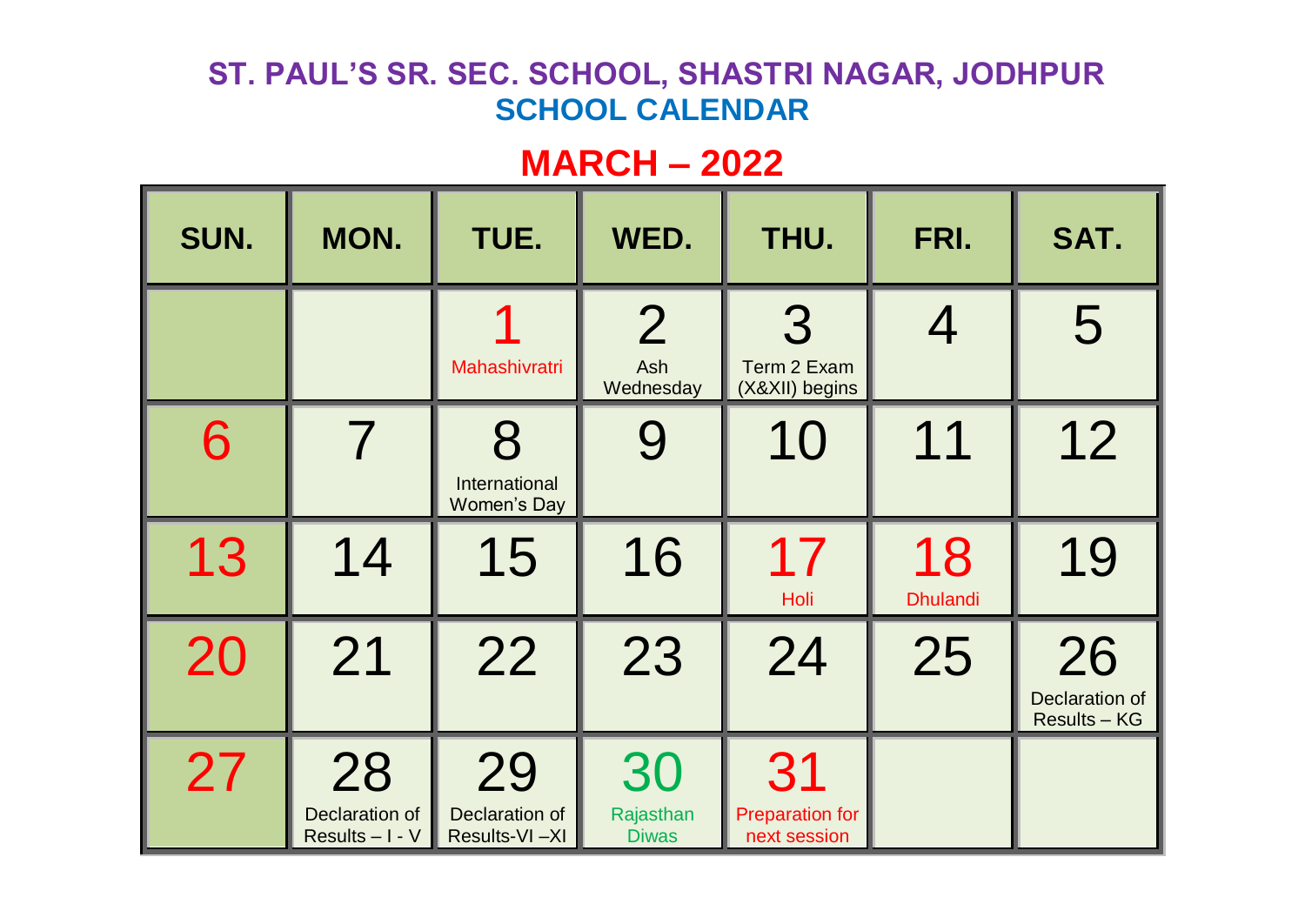| SUN.                | MON.                                 | TUE. | WED. | THU.                             | FRI.                                   | SAT.                         |
|---------------------|--------------------------------------|------|------|----------------------------------|----------------------------------------|------------------------------|
|                     |                                      |      |      |                                  | <b>Preparation for</b><br>next session | $\overline{2}$<br>Chetichand |
| 3                   | <b>New Session</b><br>begins for all | 5    | 6    | 7<br><b>World Health</b><br>Day  | 8                                      |                              |
| 10<br>Ramnavami     | 11                                   | 12   | 13   | 14<br><b>Mahaveer</b><br>Jayanti | 15<br><b>Good Friday</b>               | 16                           |
| 17<br><b>Easter</b> | 18                                   | 19   | 20   | 21                               | 22<br><b>World Earth</b><br>Day        | 23                           |
| 24                  | 25                                   | 26   | 27   | 28                               | 29<br>International<br>Dance Day       | 30                           |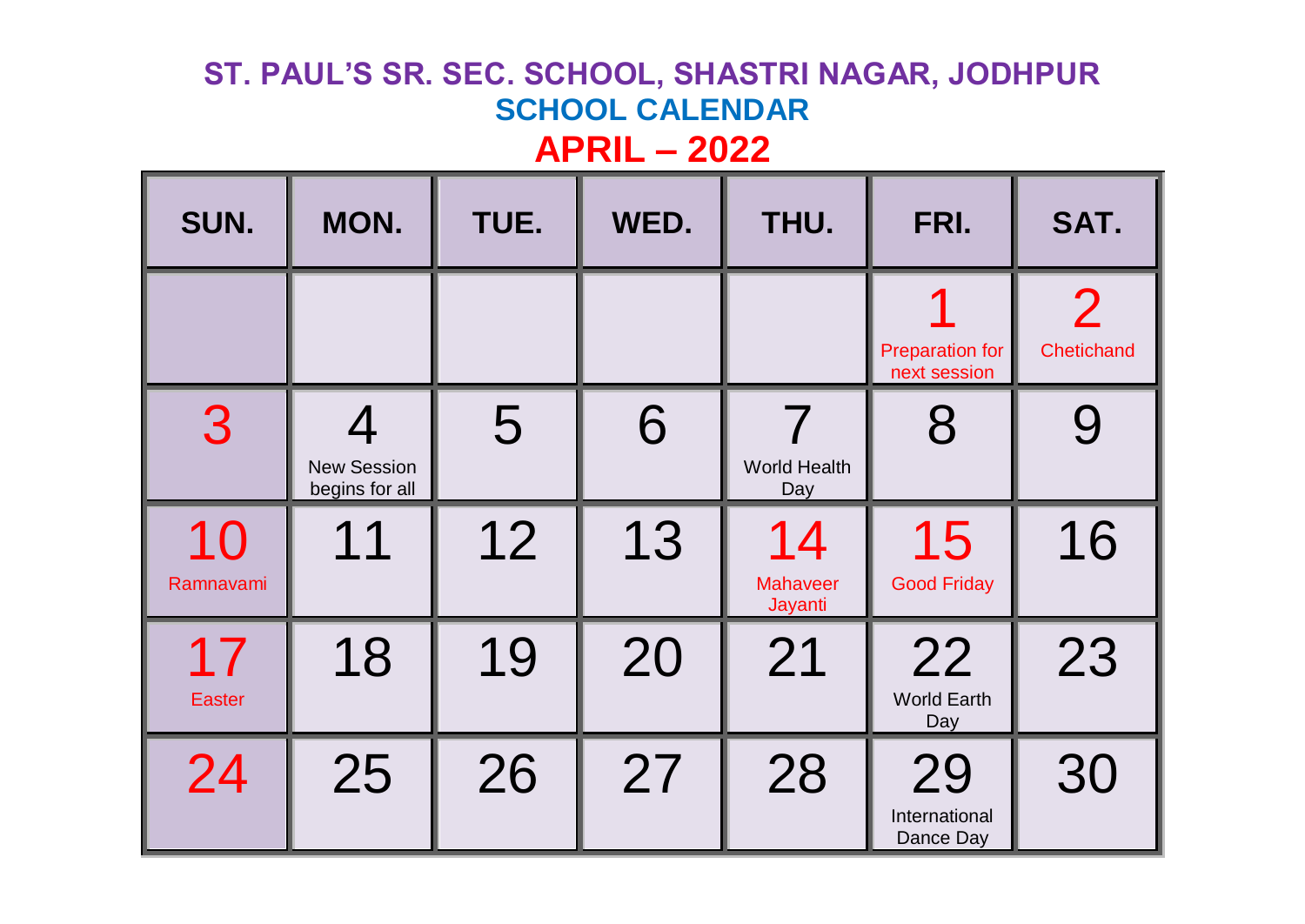## **MAY – 2022**

| SUN.                                      | MON.                                          | TUE.                                | WED. | THU. | FRI. | SAT. |
|-------------------------------------------|-----------------------------------------------|-------------------------------------|------|------|------|------|
| <b>International</b><br><b>Labour Day</b> | $\overline{2}$                                | 3<br><b>Id-UI-Fitr</b>              |      | 5    | 6    |      |
| 8                                         | 9                                             | 10<br>International<br>Mothers' Day | 11   | 12   | 13   | 14   |
| 15                                        | 16<br><b>Summer</b><br><b>Vacation Begins</b> | 17                                  | 18   | 19   | 20   | 21   |
| 22                                        | 23                                            | 24                                  | 25   | 26   | 27   | 28   |
| 29                                        | 30                                            | 31                                  |      |      |      |      |